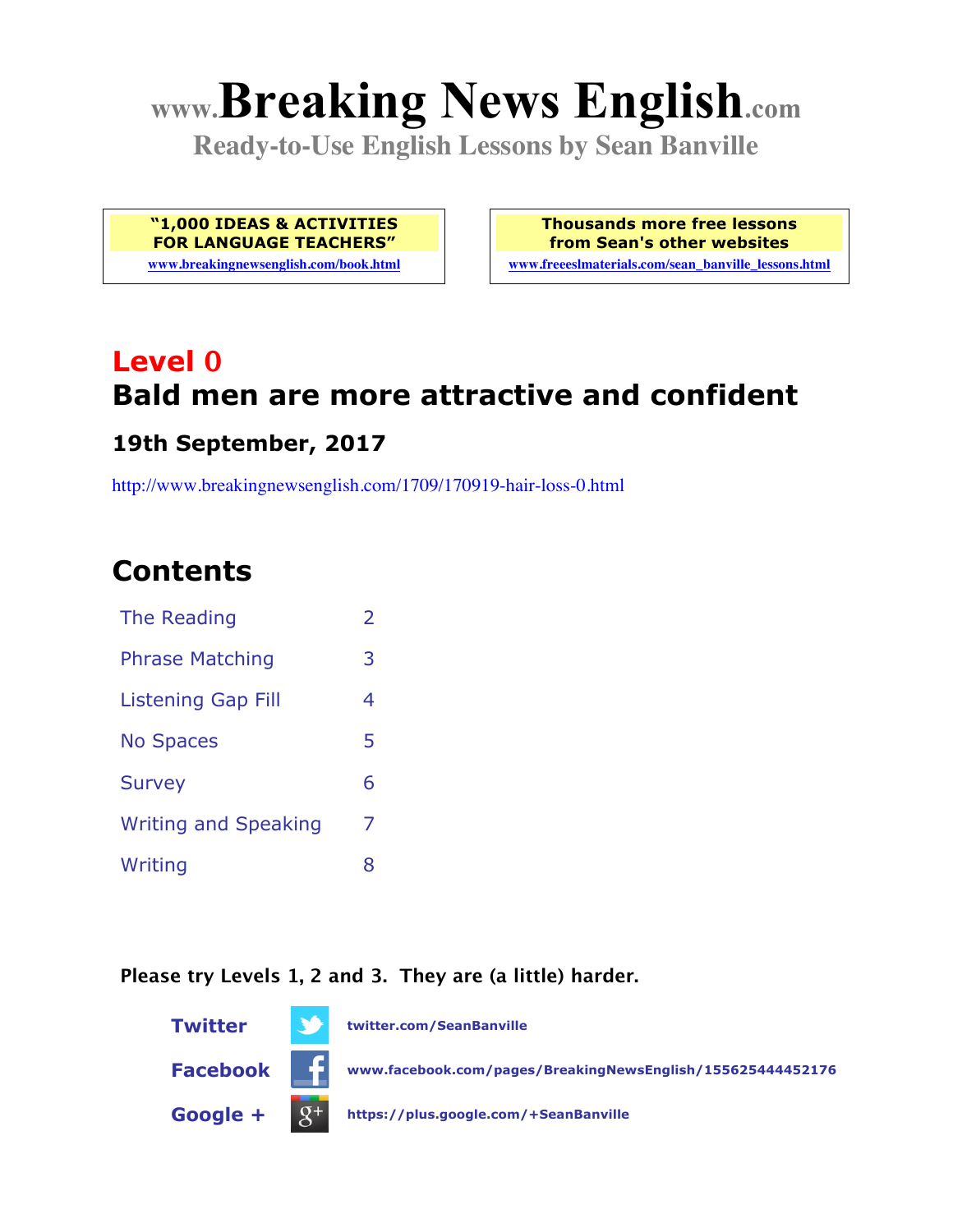### **THE READING**

From http://www.breakingnewsenglish.com/1709/170919-hair-loss-0.html

Research says bald men should not worry or get stressed about their looks. It shows that women and men think bald men are more attractive, confident and taller. People rated photos of men. Bald men came top in every category. The study said people thought bald men were taller and stronger than men with hair.

The study said bald men could do better in life. They could be more successful. There is some bad news for bald men. They look about four years older. About 85 per cent of men will go bald by the age of 50. Men spend billions of dollars every year trying to stop hair loss. Men should finish what Mother Nature has started.

Sources: http://**hitechbeacon.com**/2017/09/17/bald-men-perceived-as-more-confident-attractive-studyshows.html http://**nypost.com**/2017/09/14/heres-what-women-really-think-of-bald-men/ http://www.**miamiherald.com**/news/nation-world/national/article173467441.html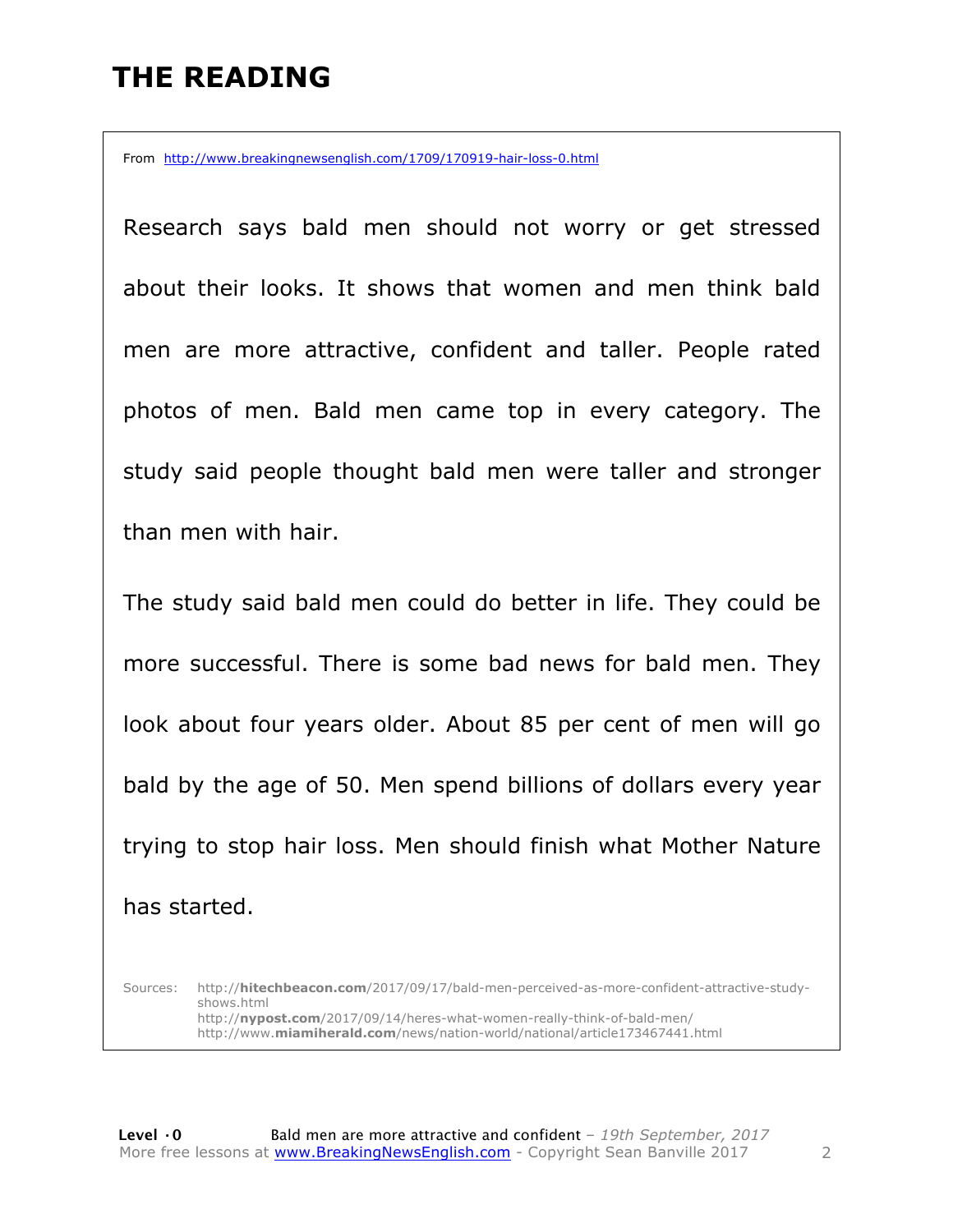### **PHRASE MATCHING**

From http://www.breakingnewsenglish.com/1709/170919-hair-loss-0.html

#### **PARAGRAPH ONE:**

| 1. Research says bald men should |    | a. were taller |
|----------------------------------|----|----------------|
| 2. get stressed about            |    | b. attractive  |
| 3. bald men are more             |    | c. with hair   |
| 4. People rated photos           |    | d. their looks |
| 5. Bald men came                 |    | e. category    |
| 6. in every                      | f. | not worry      |
| 7. people thought bald men       |    | g. top         |
| 8. stronger than men             |    | h. of men      |

#### **PARAGRAPH TWO:**

| 1. bald men could do             |    | a. go bald            |
|----------------------------------|----|-----------------------|
| 2. There is some bad             |    | b. dollars every year |
| 3. They look about               |    | c. better in life     |
| 4. About 85 per cent of men will |    | d. Nature             |
| 5. by the                        |    | e. four years older   |
| 6. spend billions of             | f. | loss                  |
| 7. trying to stop hair           |    | g. news for bald men  |
| 8. Mother                        |    | h. age of $50$        |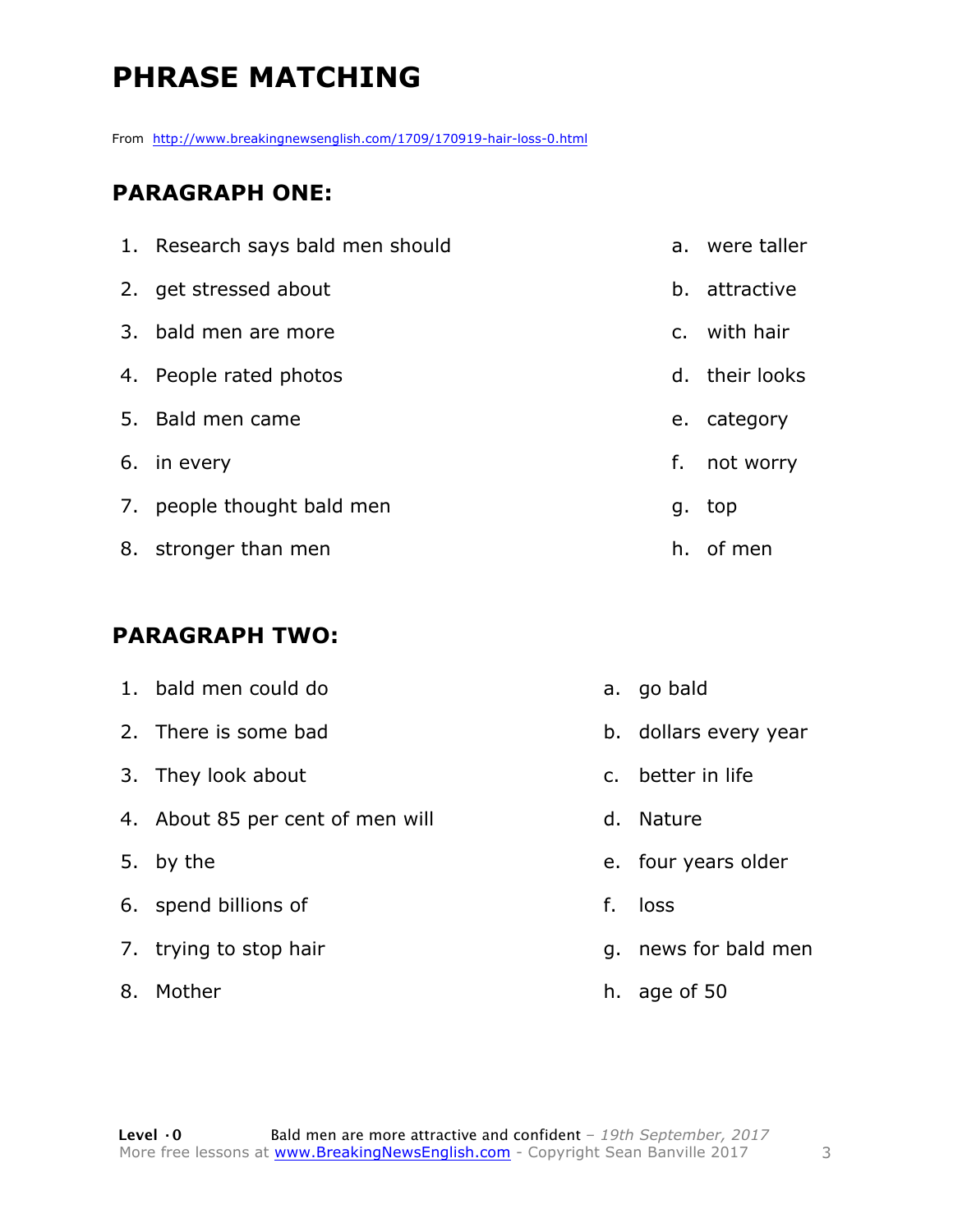### **LISTEN AND FILL IN THE GAPS**

From http://www.breakingnewsenglish.com/1709/170919-hair-loss-0.html

| Research (1) ________________________ should not worry or get      |  |
|--------------------------------------------------------------------|--|
| stressed (2) __________________________. It shows that women and   |  |
| men think bald men are (3) _______________________, confident      |  |
| and taller. People (4) ________________________ men. Bald men      |  |
| came top in $(5)$ _________________________. The study said people |  |
| thought bald men were taller and stronger                          |  |
|                                                                    |  |
|                                                                    |  |
| They could be (8) ________________________. There is some bad      |  |
|                                                                    |  |
| About 85 per cent of men will (10) ________________________ the    |  |
| age of 50. Men (11) _______________________ dollars every year     |  |
| trying to stop hair loss. Men should finish what                   |  |
|                                                                    |  |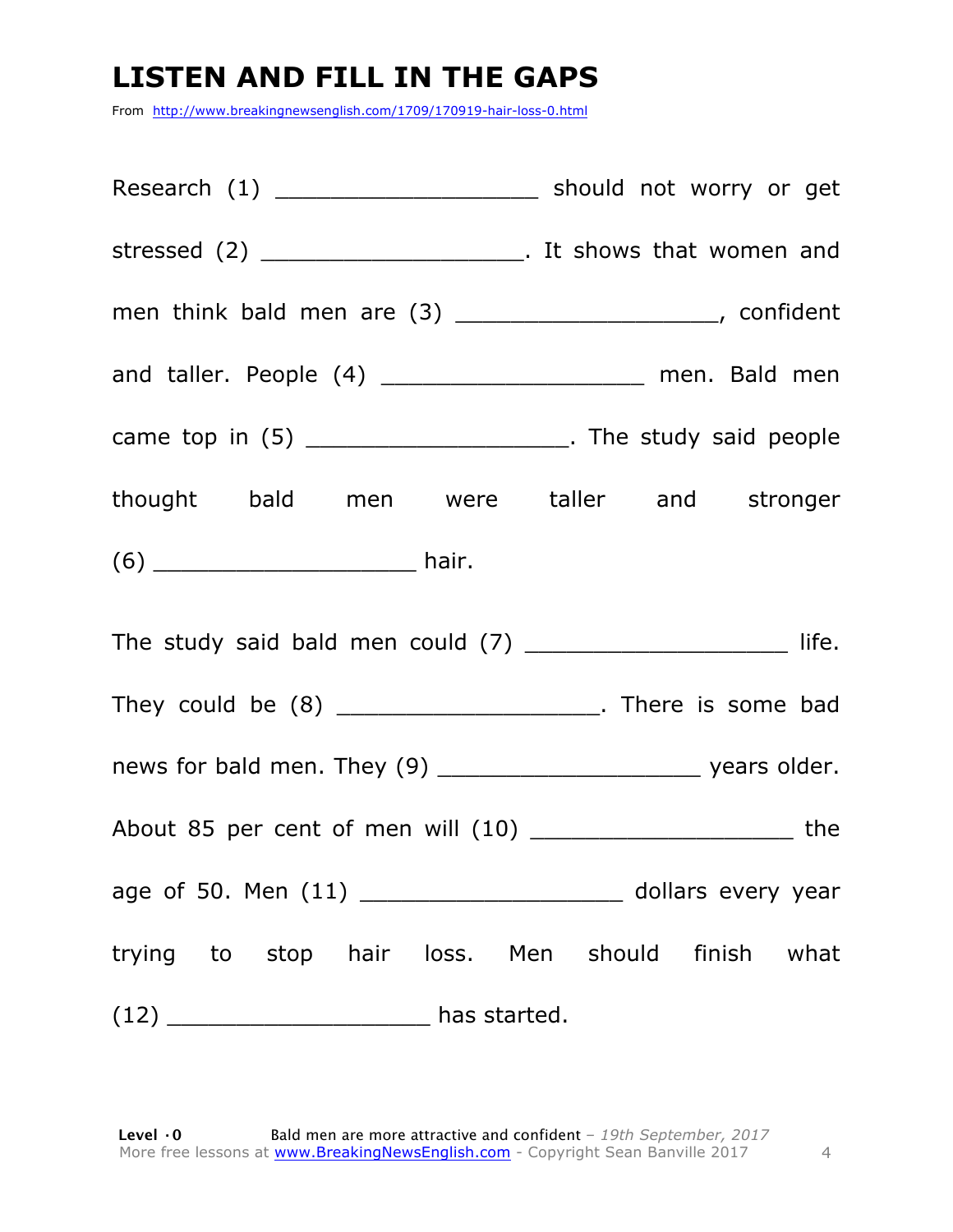### **PUT A SLASH ( / )WHERE THE SPACES ARE**

From http://www.breakingnewsenglish.com/1709/170919-hair-loss-0.html

Researchsaysbaldmenshouldnotworryorgetstressedabouttheirlook

s.Itshowsthatwomenandmenthinkbaldmenaremoreattractive,confi

dentandtaller.Peopleratedphotosofmen.Baldmencametopineveryca

tegory.Thestudysaidpeoplethoughtbaldmenweretallerandstrongert

hanmenwithhair.Thestudysaidbaldmencoulddobetterinlife.Theycou

ldbemoresuccessful.Thereissomebadnewsforbaldmen.Theylookabo

utfouryearsolder.About85percentofmenwillgobaldbytheageof50.M

enspendbillionsofdollarseveryyeartryingtostophairloss.Menshouldfi

nishwhatMotherNaturehasstarted.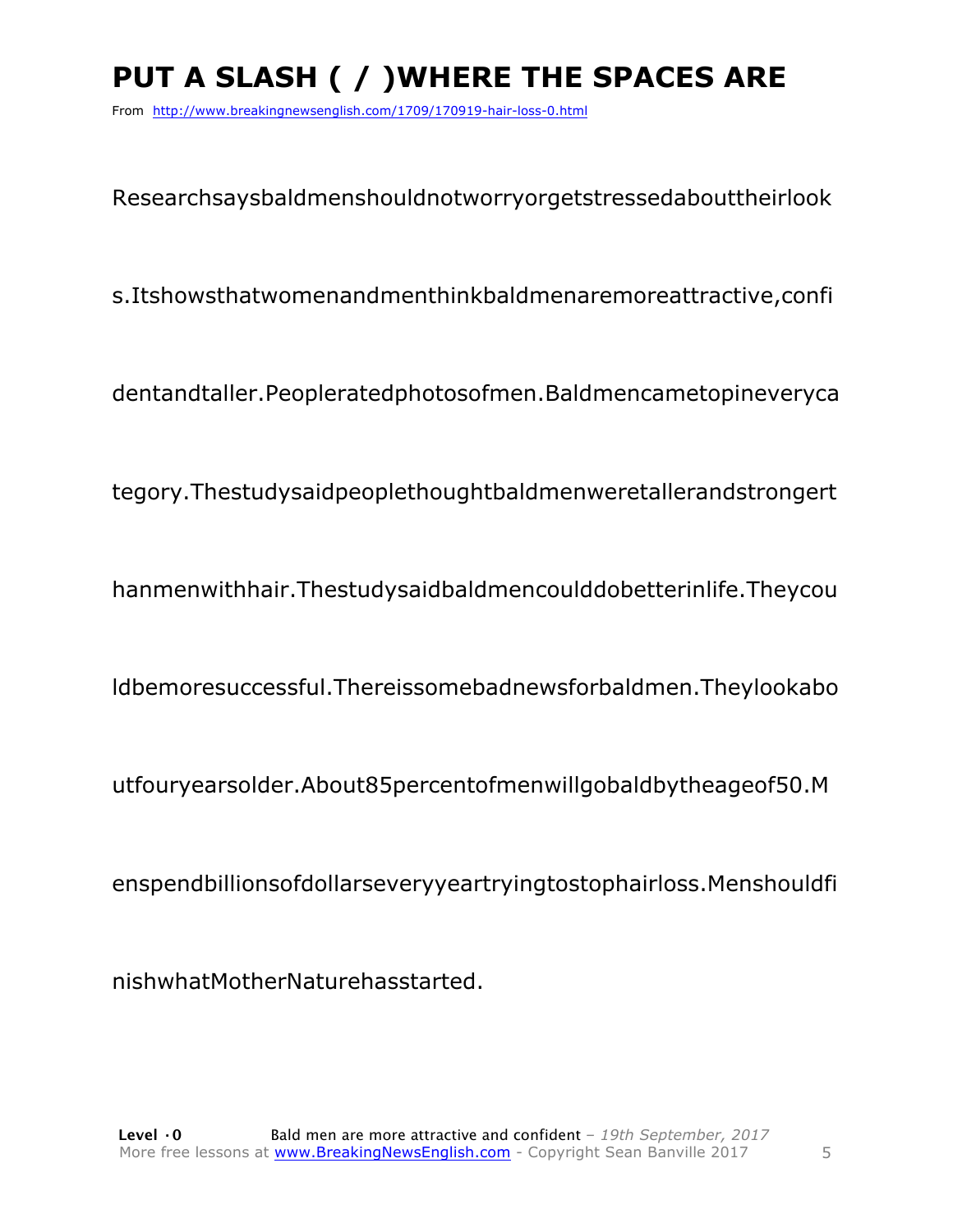### **HAIR LOSS SURVEY**

From http://www.breakingnewsenglish.com/1709/170919-hair-loss-4.html

Write five GOOD questions about hair loss in the table. Do this in pairs. Each student must write the questions on his / her own paper.

When you have finished, interview other students. Write down their answers.

|      | STUDENT 1 | STUDENT 2 | STUDENT 3 |
|------|-----------|-----------|-----------|
| Q.1. |           |           |           |
| Q.2. |           |           |           |
| Q.3. |           |           |           |
| Q.4. |           |           |           |
| Q.5. |           |           |           |

- Now return to your original partner and share and talk about what you found out. Change partners often.
- Make mini-presentations to other groups on your findings.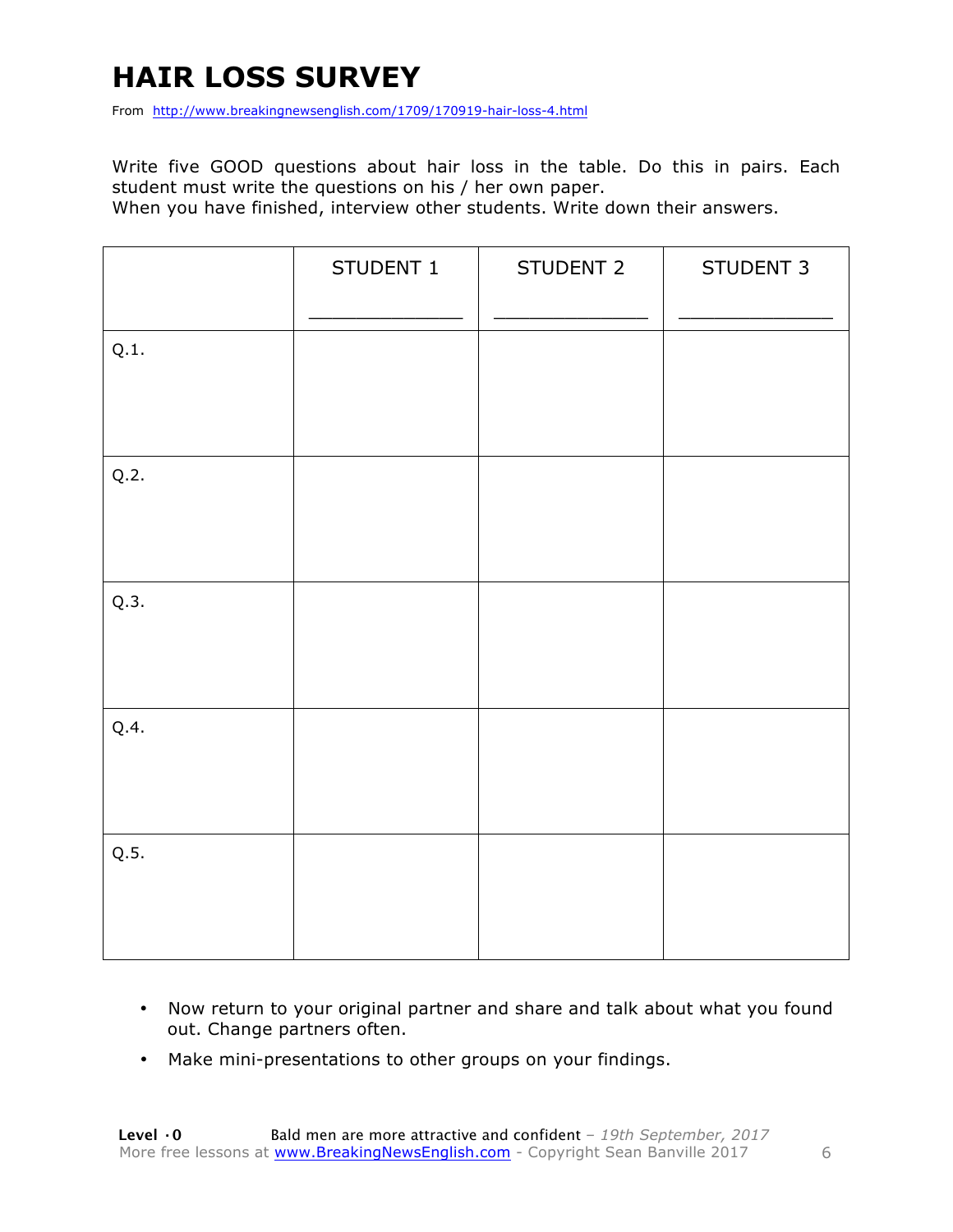### **WRITE QUESTIONS & ASK YOUR PARTNER(S)**

Student A: Do not show these to your speaking partner(s).

| a) |  |  |
|----|--|--|
| b) |  |  |
| c) |  |  |
| d) |  |  |
| e) |  |  |
| f) |  |  |
|    |  |  |

*Bald men are more attractive and confident – 19th September, 2017* More free lessons at www.BreakingNewsEnglish.com

### **WRITE QUESTIONS & ASK YOUR PARTNER(S)**

-----------------------------------------------------------------------------

Student B: Do not show these to your speaking partner(s).

| a) |  |  |
|----|--|--|
| b) |  |  |
| c) |  |  |
| d) |  |  |
| e) |  |  |
|    |  |  |
| f) |  |  |